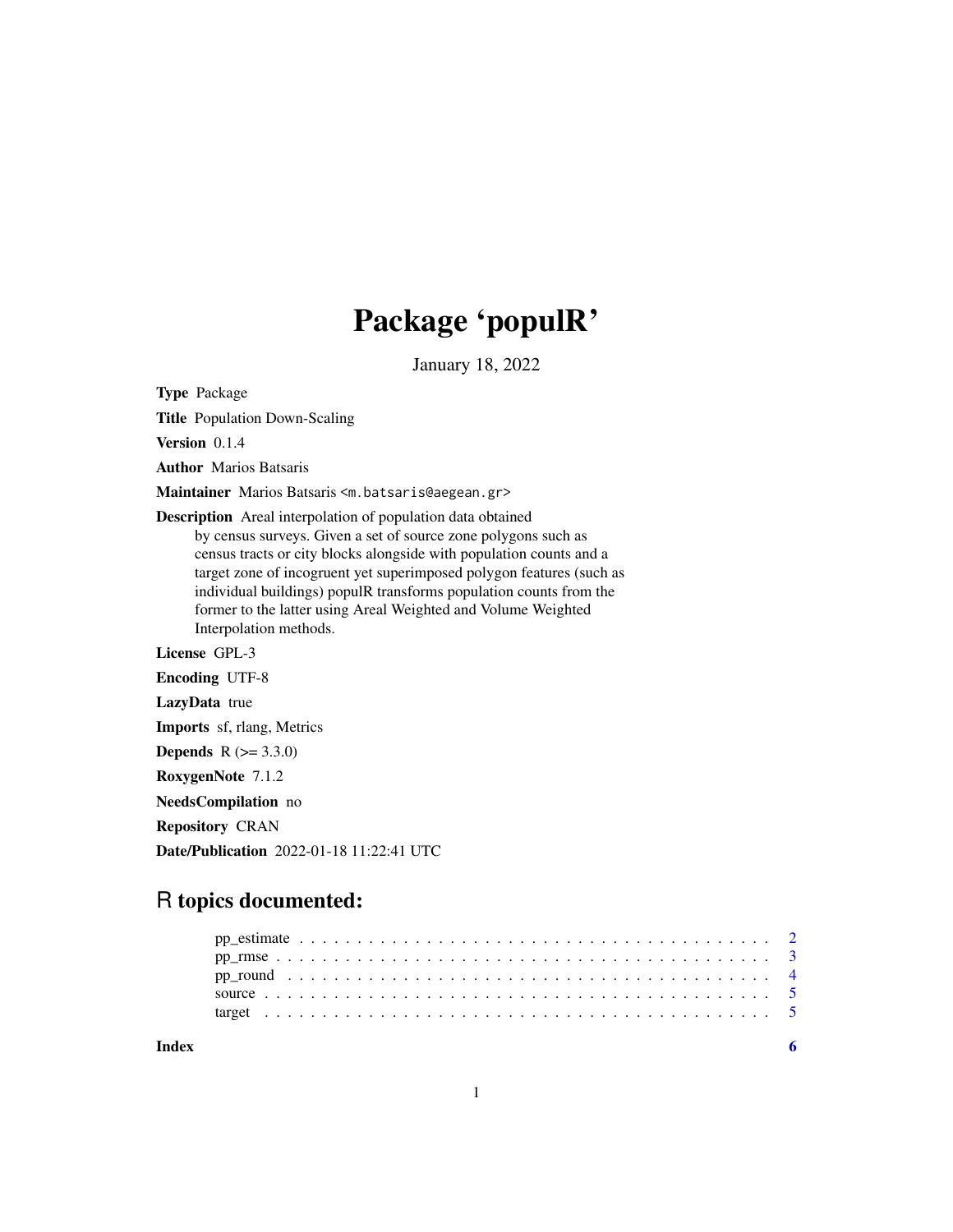<span id="page-1-1"></span><span id="page-1-0"></span>

#### Description

Residential Population Down-Scaling

#### Usage

```
pp_estimate(.target, source, sid, spop, volume = NULL, point = FALSE, method)
```
#### Arguments

| .target | an object of class sf representing individual building polygons                                                                  |
|---------|----------------------------------------------------------------------------------------------------------------------------------|
| source  | an object of class sf representing coarse polygon features (such as census tracts<br>or city blocks) including population counts |
| sid     | source id                                                                                                                        |
| spop    | source population                                                                                                                |
| volume  | target volume (height or number of floors)                                                                                       |
| point   | whether to use point geometries (TRUE/FALSE)                                                                                     |
| method  | available methods: awi, vwi                                                                                                      |

#### Value

and object of class sf including estimated population counts for target zone features using either awi or vwi methods

#### Examples

```
# read lib data
data('source')
data('target')
# areal weighted interpolation - awi
pp_estimate(target, source = source, sid = sid, spop = pop,
    method = awi)# areal weighted interpolation - awi using point geometries
pp_estimate(target, source = source, sid = sid, spop = pop,
   method = awi, point = TRUE)# volume weighted interpolation - vwi
pp_estimate(target, source = source, sid = sid, spop = pop,
    method = vwi, volume = floors)
# volume weighted interpolation - vwi using point geometries
pp_estimate(target, source = source, sid = sid, spop = pop,
```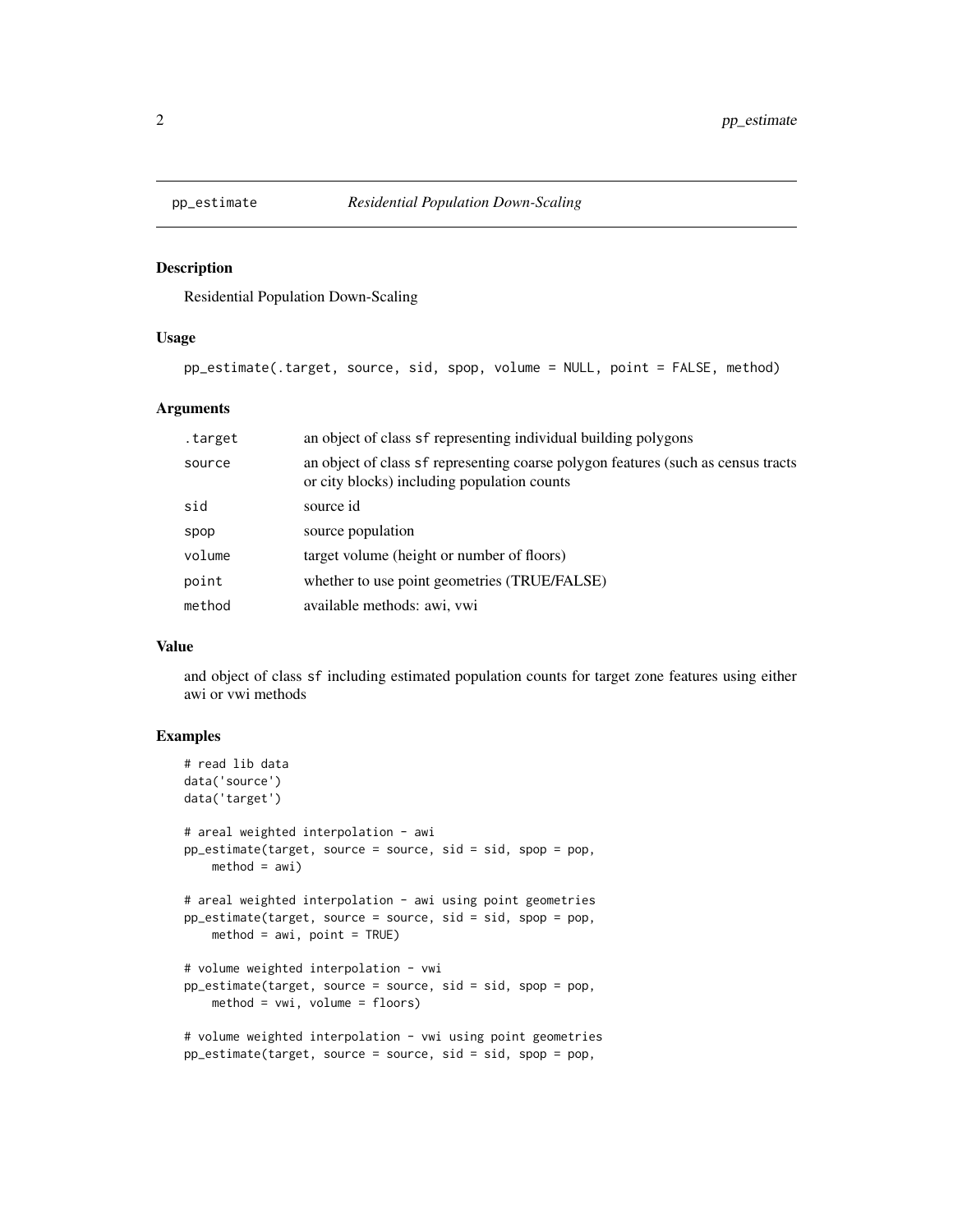#### <span id="page-2-0"></span> $pp\_rmse$  3

method = vwi, volume = floors, point = TRUE)

pp\_rmse *RMSE* Description

RMSE

#### Usage

pp\_rmse(.target, source, sid, spop, tpop, title)

#### Arguments

| .target | an object of class sf    |
|---------|--------------------------|
| source  | an object of class sf    |
| sid     | source id                |
| spop    | source population        |
| tpop    | target population        |
| title   | scatterplot title string |
|         |                          |

#### Value

a list including rmse, mae, linear model details and correlation coefficient

#### Examples

```
# read lib data
data('source')
data('target')
# areal weighted interpolation - awi
awi <- pp_estimate(target, source = source, sid = sid, spop = pop,
   method = awi)# volume weighted interpolation - vwi
vwi <- pp_estimate(target, source = source, sid = sid, spop = pop,
   method = vwi, volume = floors)
# awi - rmse
pp_rmse(awi, source = source, sid = sid, spop = pop, tpop = pp_est,
    title ='awi')
# vwi - rmse
pp_rmse(vwi, source = source, sid = sid, spop = pop, tpop = pp_est,
    title ='vwi')
```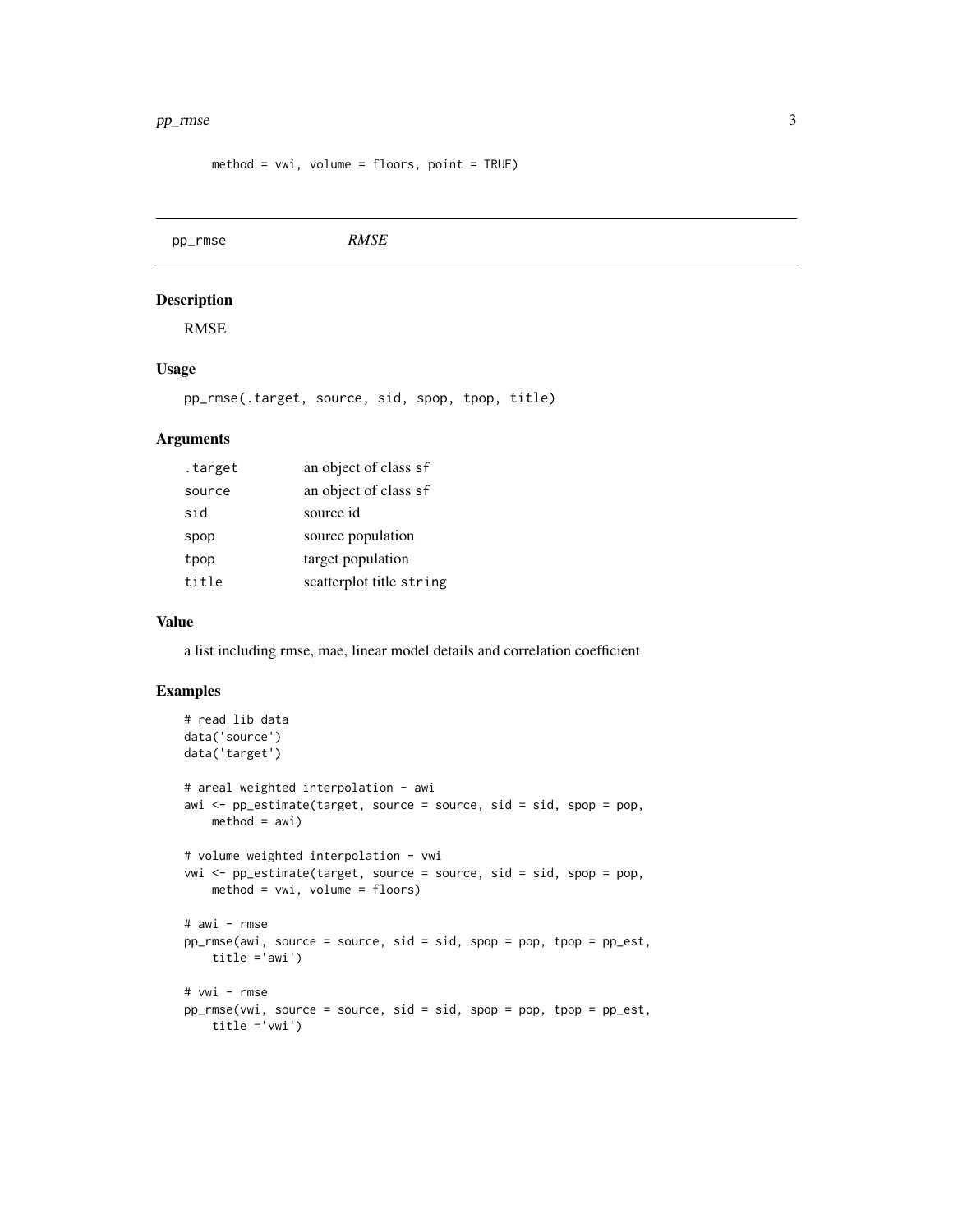<span id="page-3-0"></span>

#### Description

Rounding Function

#### Usage

pp\_round(.target, tpop, spop, sid)

#### Arguments

| .target | object of class sf obtained by the pp_estimate function and includes population<br>estimates |
|---------|----------------------------------------------------------------------------------------------|
| tpop    | target population                                                                            |
| spop    | source population                                                                            |
| sid     | source id                                                                                    |

#### Value

an object of class sf including rounded population counts

#### Examples

```
# read lib data
data('source')
data('target')
# areal weighted interpolation - awi
awi <- pp_estimate(target, source = source, sid = sid, spop = pop,
    method = awi)# volume weighted interpolation - vwi
vwi <- pp_estimate(target, source = source, sid = sid, spop = pop,
    method = vwi, volume = floors)
# awi - round
pp_round(awi, tpop = pp_est, spop = pop, sid = sid)
# vwi - round
pp_round(vwi, tpop = pp_est, spop = pop, sid = sid)
```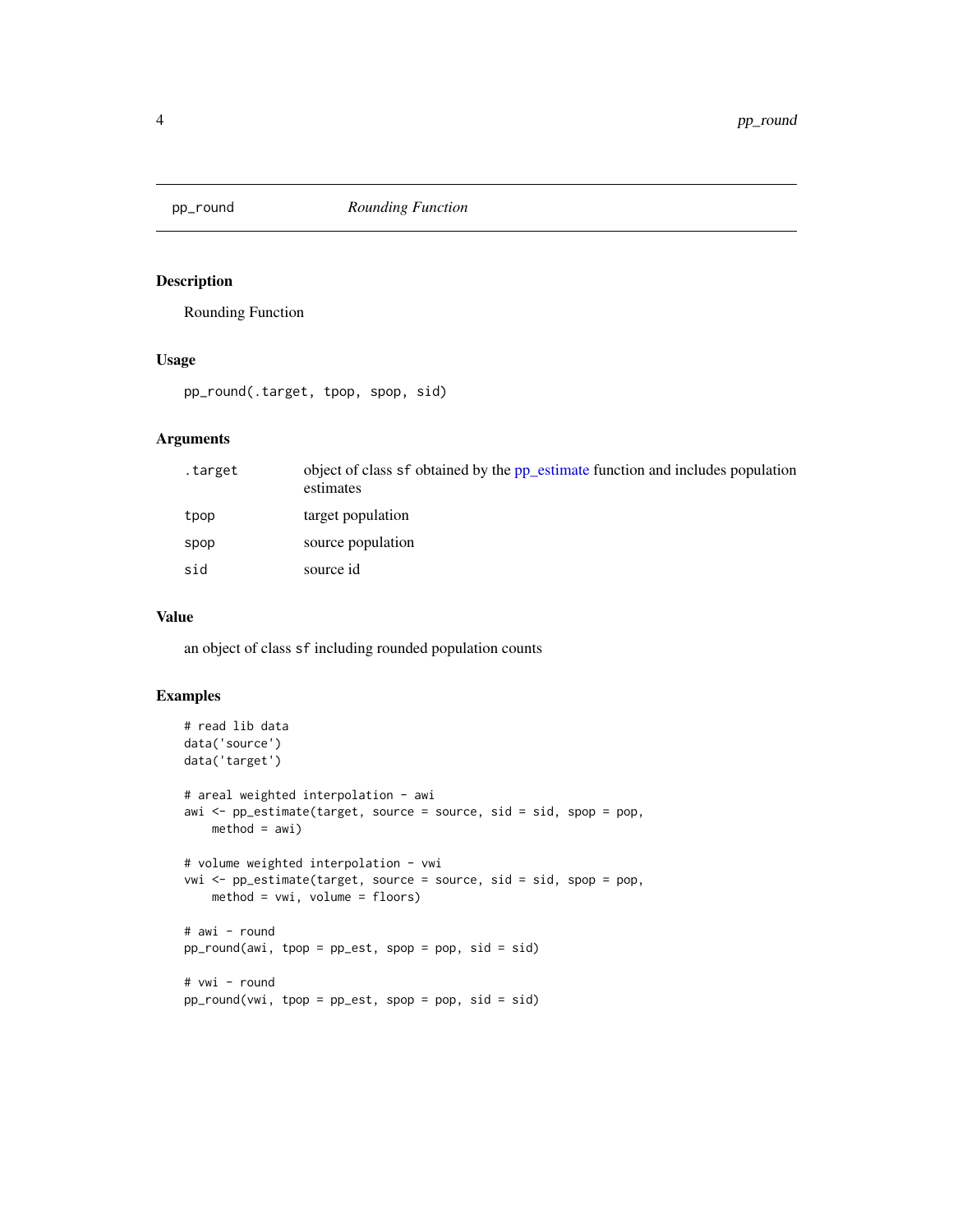<span id="page-4-0"></span>

#### Description

object of sf class representing the blocks of a fictional area

#### Usage

source

#### Format

object of sf class with 9 rows and 3 columns:

sid source id

pop population count

geometry geometry

#### Source

<http://www.mbatsaris.gr/>

target *Target*

#### Description

object of sf class representing the buildings of a fictional area

#### Usage

target

#### Format

object of sf class with 179 rows and 3 columns:

tid target id

floors number of floors

geometry geometry

#### Source

<http://mbatsaris.gr/>